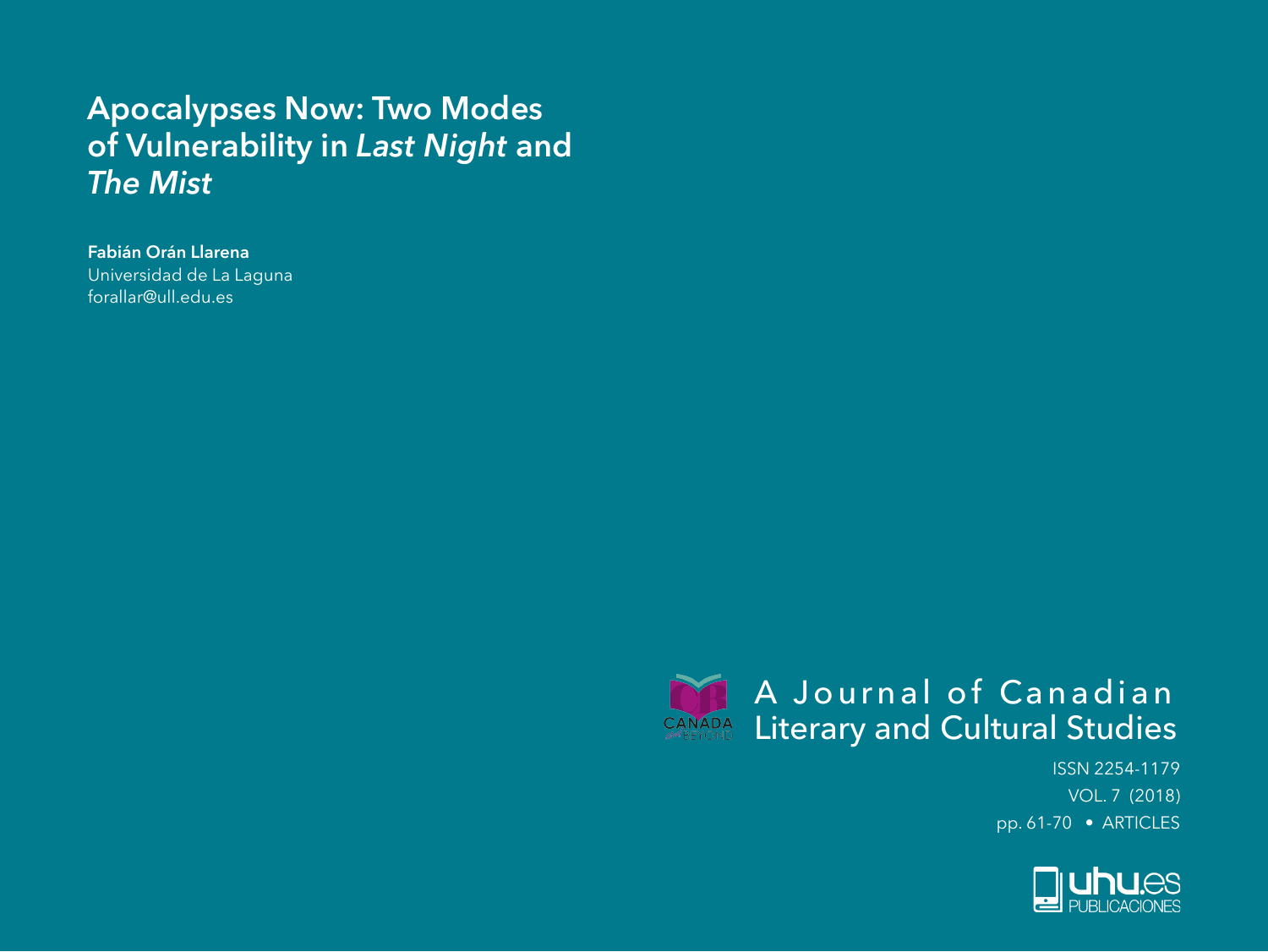#### SUBMITTED:

26/07/2017

## **Accepted:**

24/11/2017

### **KEYWORDS**

Vulnerability, Judith Butler, US-Canada relations, American Studies, Canadian Studies

## **Abstract**

This paper draws on Judith Butler's notions of vulnerability, precarity, and grievability to examine two filmic texts: the Canadian *Last Night* (Don McKellar, 1998) and the American *The Mist* (Frank Darabont, 2007). Both primary sources feature the apocalypse as their principal narrative and the matic concern –a trope virtually unexplored from the standpoint of the production of vulnerability and the bodily dimensions of political and ethical life. In the present contribution I conduct a close analysis of both films so as to identify and evaluate the significantly contrasting modes of vulne rability produced in these two narrations. I argue that these conflicting worldviews originate from the differentiated episodes of (de)valuation, legitimization, and recognition experienced by and in bodies in the face of the ultimate phenomenon of vulnerability: the apocalypse. My structuring argu ment is that *Last Night* complies with the notion of vulnerability as a locus of ethical cohabitation and affective engagement while constructing a heterogeneous sense of Canadianness. *The Mist*, on the other hand, deploys vulnerability as a discursive mechanism that causes individual and social bo dies to be subjected to a range of violence-prone asymmetries and processes of dehumanization, rearticulating key rhetoric and imagery from American cultural history.

## **Resumen**

 $\blacksquare$ 

Este artículo emplea los conceptos de Judith Butler de vulnerabilidad, precariedad y capacidad de ser llorado para analizar dos textos fílmicos: la canadiense La Última Noche (Don McKellar, 1998) y la estadounidense La Niebla (Frank Darabont, 2007). Ambas fuentes primarias tienen el apocalipsis como su principal elemento narrativo y temático (un símbolo prácticamente inexplorado desde la perspectiva de la producción de la vulnerabilidad y la dimensión corpórea de la vida ética y política). En este artículo llevo a cabo un análisis de ambas películas con el fin de identificar y eva luar los modelos altamente contrapuestos de vulnerabilidad producidos en estas dos narraciones. Considero que esas visiones antagónicas radican en los diferentes episodios de (no)valoración, legitimización y reconocimiento que experimentan los cuerpos al enfrentarse el fenómeno más definitorio de la vulnerabilidad: el apocalipsis. Mi tesis central es que La Última Noche se ajusta a la noción de vulnerabilidad como espacio para la convivencia ética y el entendimiento afectivo al tiempo que construye una visión heterogénea de lo canadiense. Por el contrario, La Niebla emplea la vulnerabilidad como un mecanismo discursivo conducente a toda una serie de asimetrías violen tas y procesos de deshumanización, rearticulando así elementos e imaginería claves en la historia cultural estadounidense.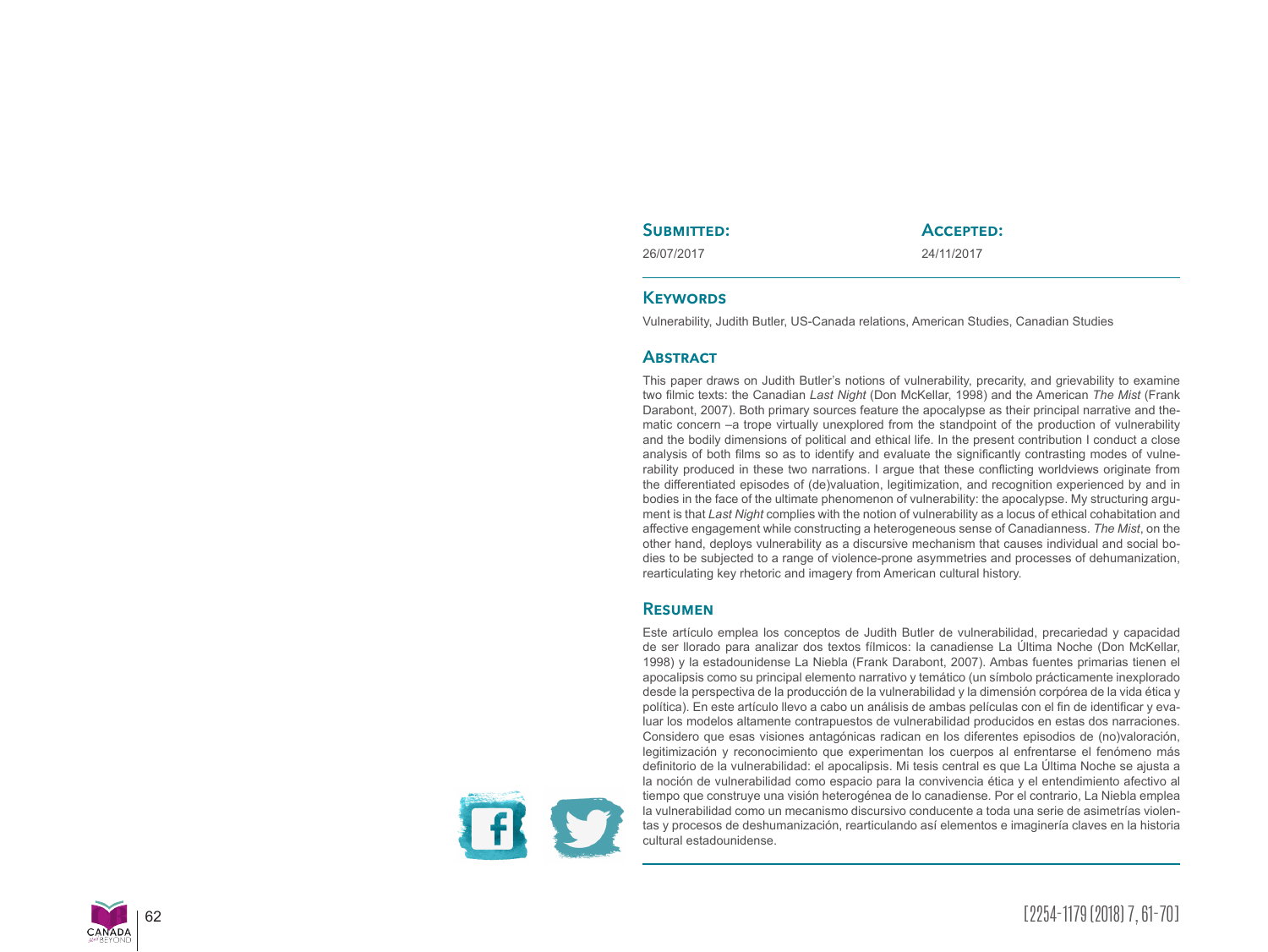## *Let's face it. We're undone by each other* (Butler, *Precarious Life* 23)

The apocalyptical has functioned as a fruitful and multifaceted trope in film history. It has been deployed to tackle an assortment of themes related to human engagement with natural environments, the structural shortcomings of our social contracts, and the various forms of violence that may arise from the realization that human life is bound to disappear (Krewani and Ritzenhoff xiv-xx)<sup>1</sup>. Despite the vast number of stories and iconographies the apocalypse has come to produce, there is one thematic concern –lying at the core of the very notion of the end of the world– that does not feature prominently in apocalyptical films and their analyses, nor does it generally play a key role in these narrations other than displaying the carnage and bodily horrors typical of the subgenre. That missing element is the idea of human vulnerability.<sup>2</sup> Very few narrative formats seem better suited to examine human vulnerability than the apocalypse. It is a phenomenon that encapsulates the ultimate situation of vulnerability: the fragility and injurability of all existing bodies are unequivocally enhanced and exposed. And yet, accounts of the apocalypse have placed very little emphasis on how the prospect of human extinction may help us identify vulnerability as being constitutive of human sociality and conducive to ethical engagements and affective responses.3

*Last Night* (Don McKellar, 1998) and *The Mist* (Frank Darabont, 2007) embody two complementary filmic examples of apocalyptical narrations that can be gauged from the standpoint of vulnerability. The looming prospect of apocalypse forces the characters inhabiting both stories to react in significantly different modes in terms of ethical cohabitation. That is, in situations where protagonists' vulnerability is exacerbated and rendered palpable, these two films engender conflicting outcomes as to the way subjects approach their peers, gather together, and deal with the increasingly tangible vulnerability of their own bodies. In turn, a comparative analysis of both films not only reveals contrasting articulations in terms of human vulnerability, but also two diverging discourses on national identity, as I will later explore (*Last Night* is a Canadian production whereas *The Mist* is an American production). Darabont's horror rendition of the apocalypse is influenced by the harsh political antagonisms of the War on Terror. McKellar's film, on the other hand, can be seen as an unconventional account genre-wise, unaffected by the politics of the post-9/11 world, as well as a curious exploration of a certain sort of Canadianness –something accomplished by largely avoiding the ready-made tropes of apocalyptical films.

Judith Butler's texts on vulnerability and precarity provide a number of reading strategies to approach these two films. A key concept for contextualizing and examining *Last Night* and *The Mist* is the consideration of precarious life as a binding, unifying element. Butler suggests that "[t]o say that a life is precarious requires not only that a life be apprehended as a life, but also that precariousness be an aspect of what is apprehended in what is living." She continues, adding that "there ought to be recognition of precariousness as a shared condition of human life" (*Frames* 13). Therefore, to understand life as inherently precarious entails, primarily, an acknowledgment of all existence as being anchored in our very bodies, which are, first and foremost, injurable and exposed entities subject to and dependent on other bodies. One of Butler's most seminal and valid points is having underscored **"**the bodily conditions of life" ("Precarious Life" 147). The apocalypses portrayed in *Last Night* and *The Mist* can be thus analyzed in terms of whether social bonds are developed through a collective, unifying sense of precarity. Therefore, my reading much more thoroughly examines aspects such as the films' plots and character development than their purely visual and cinematic properties (although these elements do not go unaddressed in the analysis).

In addition, it needs to be pointed out that this ontology of the body is twofold. The vulnerable condition of the body implies a potential sense of belonging as well as the implicit danger of being hurt:

[B]odies are bound up with others through material needs, through touch, through language, through a set of relations without which we cannot survive. To have one's survival bound up in such a way is a constant risk of sociality –its promise and its threat. The very fact of being bound up with others establishes the possibility of being subjugated and exploited –though in no way does it determine what political form that will take. But it also establishes the possibility of being relieved of suffering, of knowing justice and even love. (Butler, *Frames* 61)



<sup>1</sup> See sections three, four, and five in the comprehensive collection of essays The Apocalypse in Film: Dystopias, Disasters, and Other Visions About the End of the World edited by Krewani and Ritzenhoff.

<sup>2</sup> It would be remiss not to mention, at least, two contemporary filmic ruminations on vulnerability and precarity against the backdrop of the (post)apocalypse: Melancholia (Lars Von Trier, 2011) and The Road (John Hillcoat, 2009).

<sup>3</sup> Inquiries into the filmic apocalypse usually focus on more overt political and historical disclosures (see Blake 71-122 and McSweeney) as well as on the string of thematic concerns linked to the posthuman and the zombie film (see Moreman and Rushton).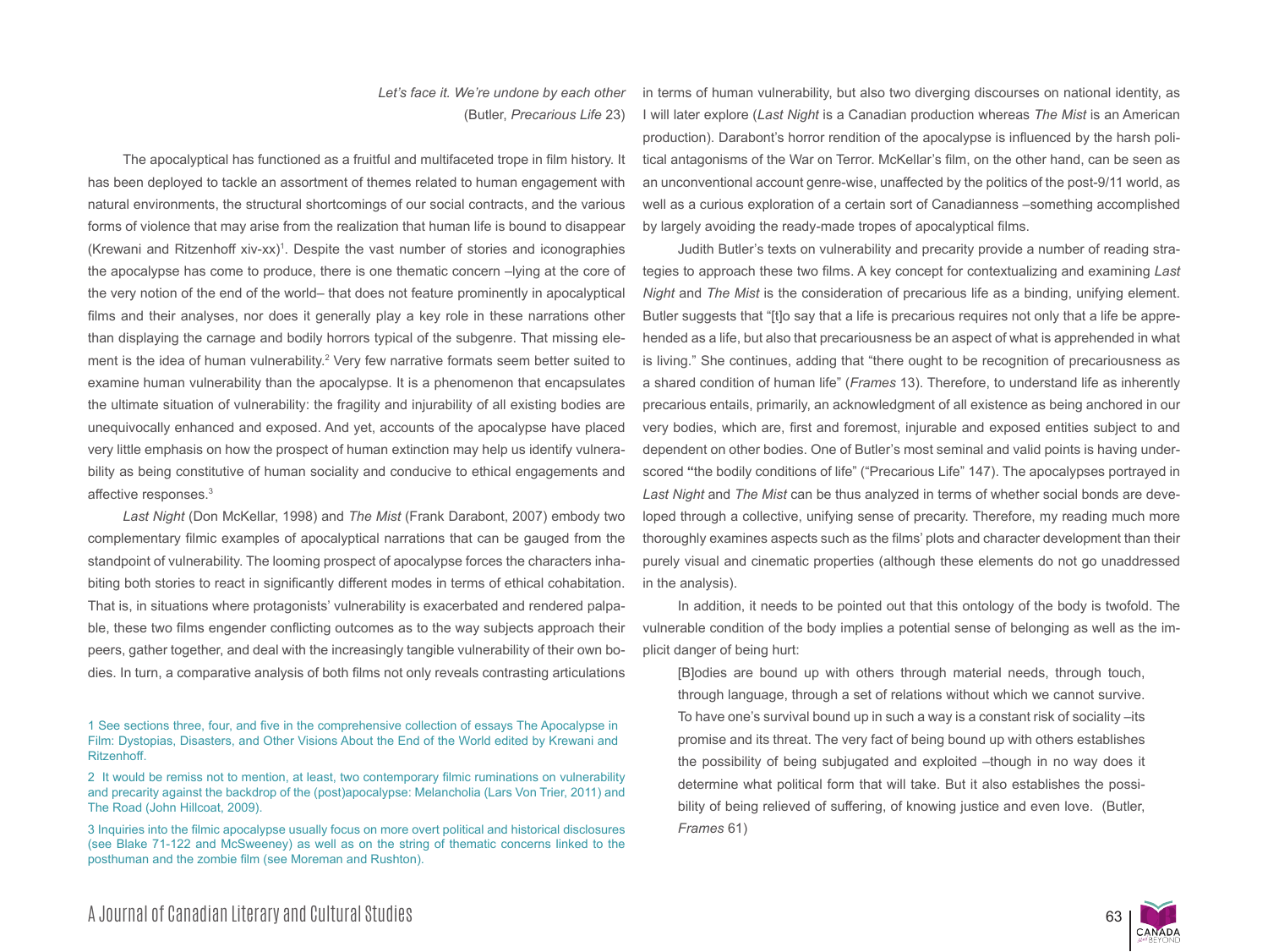This dual perspective on the precarious body as a precondition of life can be observed in the stark differences between *Last Night* and *The Mist*. Although the nature of the apocalypse in both films is different (in McKellar's the apocalypse is announced while Darabont's characters face what appears to be a monster-infested invasion in a closed microcosm), in *Last Night* precarity paves the way for fraternity and empathy whereas in *The Mist* the discourse of vulnerability is (mis)used to provoke and legitimize polarizing violence.

Likewise, Butler's questioning of the ontology of individualism in favor of a generalized condition of precariousness (*Frames* 33) presupposes or argues for a sort of heterogeneous, collective self –somewhat retheorizing the decentering of the subject introduced by a number of post-Enlightenment readings on the identity construction of the self (see Hall 274-326).<sup>4</sup> Butler opines that "to say that we have 'needs' is thus to say that who we 'are' involves an invariable and reiterated struggle of dependency and separation […]. It is not just 'one's own' struggle or the apparent struggle of 'another' but precisely the dehiscence at the basis of the 'we,' the condition under which we are passionately bound together: ragefully, desirously, murderously, lovingly" (*Frames* 183). The alleged impossibility of dislodging the "I" from the "we" also offers a fundamental interpretative framework for analyzing the discourses of the two films under scrutiny.

*Last Night* scans a net of interrelated characters as the city of Toronto awaits the apocalypse to be unleashed at the end of the day. The film pivots on four main characters during their last day on earth: Patrick (a cynical and introspective widower), Sandra (a woman searching for her husband, Duncan, with whom she has agreed to commit suicide right before the world ends), and Craig (a man trying to fulfil all his sexual wishes before the apocalypse arrives). Occasional outbursts of gang violence and rioting disturb a population that, for the most part, has accepted the apocalypse in an oddly casual manner. Much as certain moments of crisis and anxiety do take place, the protagonists and the supporting characters we see onscreen seem moderately well-adjusted to the idea that human life is about to be extinguished. The Saramagoesque tone and storyline of the film –neither the audience nor the characters are informed of why the world is coming to an end– help narrativize a set of human portraits fundamentally connected with cohabitation and the mobilization of affects. McKellar's film sees shared precarity as the binding principle among the protagonists.

4 In her book *Precarious Life* (22), Butler describes the loss of a loved one as an illustration of how the "self" is inextricably interwoven with other people through emotional ties. It follows that no individuality can be formed, perpetuated or understood without reference to a net of surrounding affective bonds.

Patrick (arguably the protagonist of the story) embodies affective engagement as a means to reconnect with the world and to acknowledge precarity as life's inherent trait. Deeply traumatized by his wife's death, he is completely isolated from his peers until Sandra appears in his life. Prior to meeting her, he attends a family reunion in which he displays all his cynicism and emotional distance towards his relatives. During the reunion, Patrick's father comments on the inevitability of death (the apocalypse being just a few hours ahead), bringing in Butler's reflection on precarity:

PATRICK'S BROTHER-IN-LAW: And we're all gonna die anyway, so... PATRICK'S FATHER: It gives us all the more reason to be civil. Now more than ever, we should be courteous, respect each other's needs. It's a test of our values. (min. 13)

Patrick's father puts forth that a moment of enhanced and palpable vulnerability heightens the links among individuals and should not be thought of as moment to let loose carelessness or indifference. In fact, this exchange foreshadows Patrick's own progression as a character: he himself will move from emotional distance (all the more conspicuous in the earlier steps of the film) to reconnecting with the world by accepting vulnerability as an emotional link.

Later on, Patrick runs into Sandra on the street. After reluctantly assisting her to find her car, an empathic relationship arises that enables Patrick to work through his inability and unwillingness to accept human cohabitation:

PATRICK: Even when you're with someone else, you're still by yourself and I don't think that's pathetic, I don't think that's sad. [..] But what I do find sad and what I do find pathetic, is people who don't know themselves, or people who don't like themselves and as soon as they hear that the world is ending, they rush out and try and hook up with someone […]

SANDRA: There's something to be said for human companionship. (mins. 35- 36)

Here Patrick is arguing for an explicitly anti-Butlerian line of thought whereby individuation is enshrined and positioned as the main identitary element. The collective is therefore downgraded and thought of as a shallow urge to mitigate one's vacuity. Patrick negates the affective responses and ethical associations implicit in human interaction: "To be impinged upon by another" argues Butler "assumes a bodily proximity, and if it is the 'face' that acts upon us, then we are to some extent affected and claimed by that 'face' at

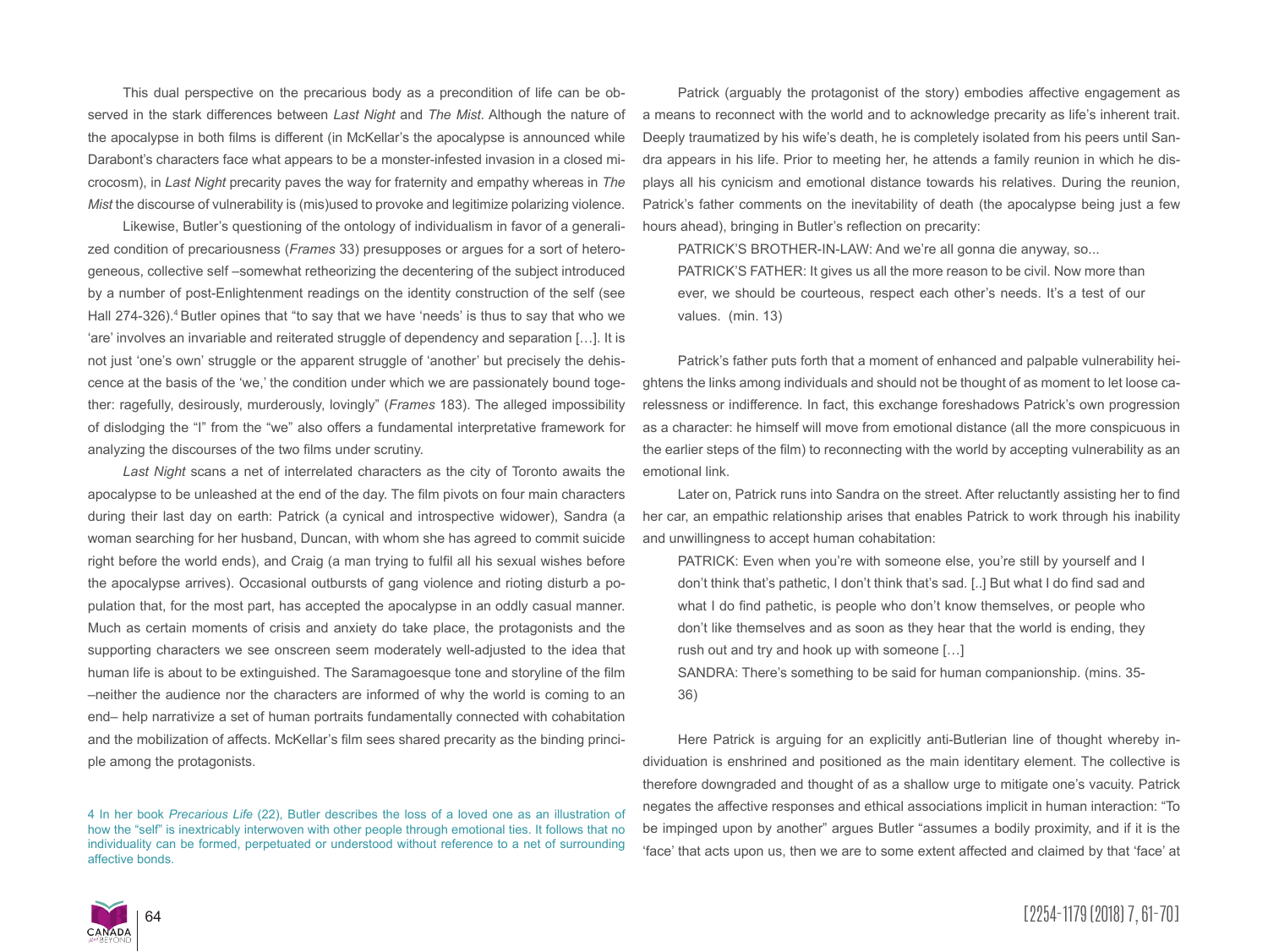the same time" ("Precarious Life" 139). For most of the film, Patrick will remain anchored in a Cartesian assumption of himself, disregarding the importance of socially and affectively constructed ties in articulating individual identity and autonomy. As the conversation with Sandra reveals, Patrick views cohabitation as a meaningless social construct that does not contribute to identitary formation.

Sandra plays a pivotal role in reshaping Patrick's worldview. Newly married and recently pregnant, her search for her husband Duncan (who is eventually killed in a random outburst of street violence) helps Patrick reengage with the bodily dimensions of life. This shift can be observed in a moving and critical sequence during the last act of the film. As Patrick and Sandra exchange personal anecdotes and information, Patrick discloses that his wife passed away:

SANDRA: Tell me your big tragedy.

PATRICK: My tragedy...

SANDRA: About the girl you loved who ran away or died.

PATRICK: She died.

SANDRA: It's pretty obvious. But people die all over. You have to put it into perspective. Soon, we all will.

PATRICK: Uh... it's hard...it's hard for me to explain this. You'd have to meet my family. But, well, she taught me how I could love. How much. Which is a lot, actually. Surprising. You'd never believe it. Someone like me. But, you know, actually...It's embarrassing for me to tell you this…but, um...she... she died, and then they said the world would end. (min. 80-81)

From that dialogue onwards, a Butlerian epiphany starts affecting Patrick's moral compass. If precarity involves conceptualizing life as a bodily reality and vulnerability as the condition of being exposed to the world, Patrick's re-engagement with loss (i.e. his wife's death) is, precisely, a reminder of the injurability and precariousness of life (in this case with an emphasis on death's inevitability and randomness). What is more, the fact that Patrick brings back the memory of his wife does not further isolate him from the world. The very opposite occurs. His wife's demise functions as a binding, rehumanizing element. It is through the acknowledgement of the vulnerable condition of life that Patrick finally incorporates himself into social cohabitation. Patrick's reconnection to the social fabric after embracing the vulnerable, affective condition of life exemplifies Butler's idea that "responsiveness –and thus, ultimately, responsibility– is located in the affective responses to a sustaining and impinging world" (*Frames* 34).



Figure 1: Suicide scene Figure 2: Patrick and Sandra kiss each other Figure 2: Patrick and Sandra kiss each other

The very last stages of the narration sublimate the Butlerian discourse that permeates the film. Sandra convinces Patrick to commit suicide by shooting each other right before the Earth collapses. However, they are unable to pull the trigger. This climactic moment (Fig.1 and Fig.2) enacts almost literally some of Butler's points. The scene can even be understood as a filmic dramatization of the following lines:

To find that one's life is also the life of others, even as this life is distinct and must be distinct, means that one's boundary is at once a limit and a site of adjacency, a mode of spatial and temporal nearness and even boundedness. Moreover, the bounded and living appearance of the body is the condition of being exposed to the other, exposed to solicitation, seduction, passion, injury, exposed in ways that sustain us but also in ways that can destroy us. In this sense the exposure of the body points to its precariousness. ("Precarious Life" 141)

In this sequence, human vulnerability is materialized in the most extreme manner. The guns and the approaching apocalypse embody the vulnerable conditions of both Patrick and Sandra, their bodies being totally exposed to destruction and violence. Here the film visually articulates that "[p]recariousness implies living socially, that is, the fact that one's life is always in some way in the hand of the other" (*Frames* 14). The film manages to show human cohabitation and precarity by having both protagonists literally put their lives in each other's hands. Once they have unequivocally perceived the shared vulnerability of their existence (they are, after all, on the brink of committing suicide), they embrace, cry together, and kiss. Thus, not only does the film narrativize precarity and vulnerability by means of the failed suicide, but it also foregrounds the resulting affective response and the human engagement that arise from such common, binding reality.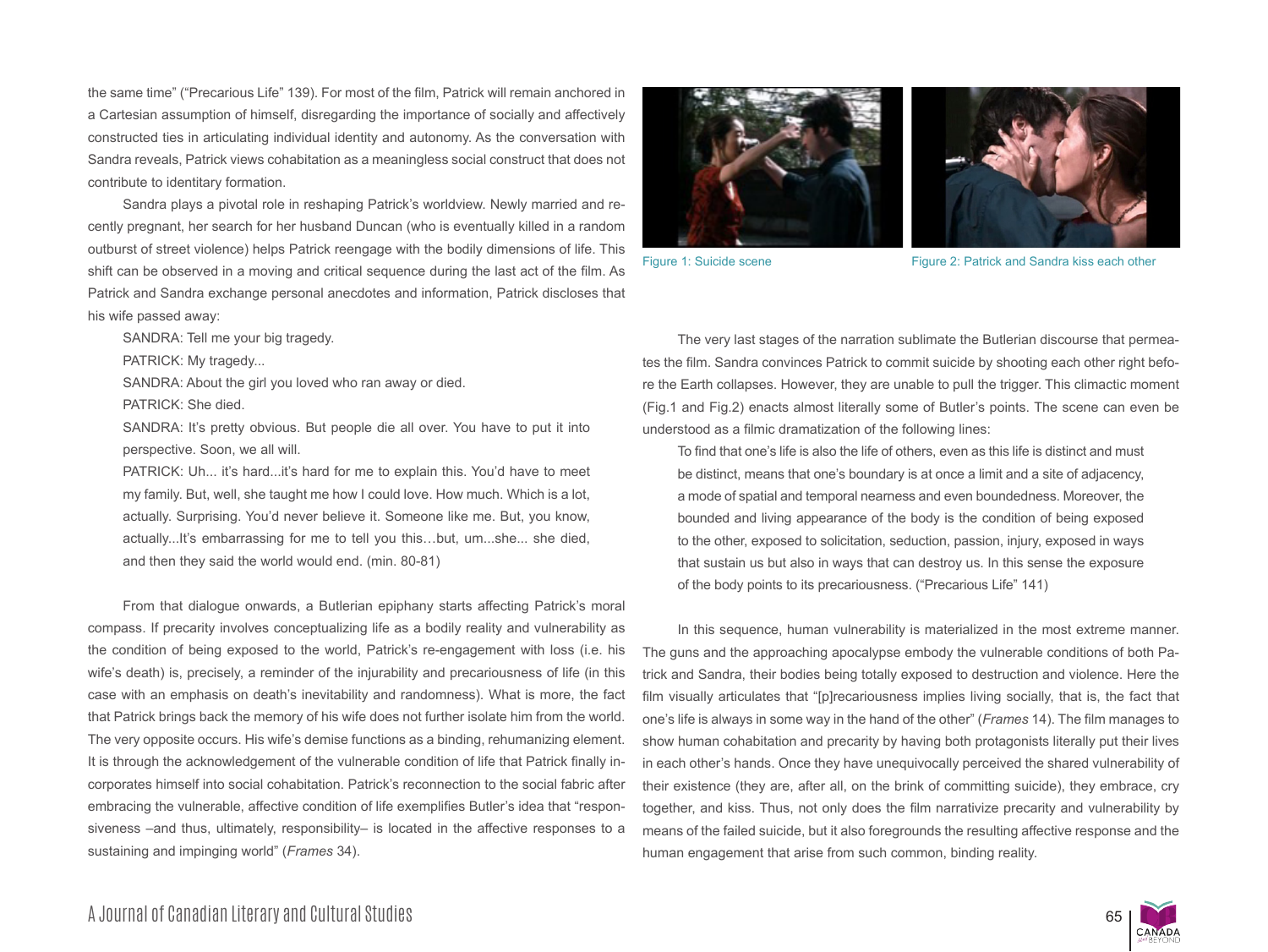The film comes to an end with a slow-paced montage sequence that brings together all the characters in their very last moments on Earth (mins. 88-91). Just as in the sequence previously analyzed, the film underscores a sense of shared vulnerability among all the characters –something enabled and enhanced by the use of editing. By uniting every single relevant character in the story right before they die, the film portrays them in a similar situation of total vulnerability, their bodies equally exposed to destruction and showcasing a similar situation of fragile humanity. That notion of cohabitation through vulnerability is further heightened by the fact that, in actuality, we get to see all characters "together" through the montage sequence, erasing the "thereness" of their bodies. Therefore, the ending deploys one of the most basic properties of film language (the use of editing to form one semiotic unit out of many others) to articulate Butler's point about the "thereness" of bodies, and how vulnerability can transcend our individual bodies in order to create a broader sense of sociality and cohabitation. The final sequence, by merging all narrative strands while the apocalypse begins, materializes Butler's thesis of "the body as the site of a common human vulnerability" (*Precarious Life* 44).

*The Mist* narrativizes the apocalypse along different lines than *Last Night*. Not only does Darabont's film tap into vulnerability in a harsher, more violent fashion, it also provides us with usages of vulnerability that are completely absent in McKellar's understated and humanistic apocalypse. *The Mist* is not merely a darker counterpart to *The Last Night*  but, rather, a formulation of some of Butler's notions that brings to the fore the potentially destructive dimensions of vulnerability and precarity.

After a terrible storm hits a little town in Maine, a large number of people crowd a local grocery store to get supplies. A mist starts surrounding the entire town and a band of people gets trapped in the store. They will remain there for a few days, succumbing to mayhem and horror as the mist unleashes blood-thirsty creatures that repeatedly besiege and penetrate the store, terrorizing and killing some of the customers. In this context of shock, two groups are formed inside the store: on the one hand, Mrs. Carmody commands a creeping majority preaching that these supernatural horrific events foreordain the apocalypse, on the other a sort of "enlightened" group stands together, composed of decent and sensible people reluctant to participate in Mrs. Carmody's delusions. While the former consists of characters stereotypically presented as weak-minded and yokel, the latter is made up not only by the protagonist and the main supporting characters but by those who hold "intellectual" status in society –the charismatic leader, David, is a painter, there are two teachers, and the remaining ones (blue-collar and civilians) show lucidity and calmness in facing supernatural horrors. The disparity between the two groups (one coarse, paranoid, and violence-prone; the other cool, reflexive, and pragmatic) is founded both on their contrasting worldviews and practices and on the way they both interact with the social environment generated within the store.

The formation of strong social bodies to alleviate or contest the hardships wrought by violent contextual forces reflect some ideas already described in *Last Night*. Like the protagonists of McKellar's film, the characters in *The Mist* also seek to survive and cohabitate only after having violently realized that there is a shared sense of precarity among them all that can be minimized through sociality, in other words, through social interaction and empathy.

This sense of sociality is represented visually and narratively at several points during the first act of the film. Right before the mist covers the whole town, a long take and a series of brief sequences run through the store showing the main characters interacting and making small talk (mins. 8-10). At that moment, there is not a social body instituted as such nor do characters seem to have relational bonds beyond the superficial. When a group, led by the rational urbanite lawyer Brent, decides to abandon the store they are stopped by the crowd (min. 48). Still unwilling to accept the supernatural nature of the mist, Brent's group remains unconvinced despite social pressure to stay inside the store:

DAVID: Why don't we just sit down and just...

BRENT: What, and let you keep on talking? No, I've been in far too many courtrooms to fall for that. You've already psyched out half a dozen of my people already.

AMANDA: Your people? What kind of talk is that? They're people, that's all. (min. 49).

As one of the two teachers in David's group, Amanda's words disclose a sense of Butlerian vulnerability that aims at defining security and human belonging as a form of cohabitation, of a collective sense of solidarity and ethical compromise. The film will later reveal the characters' willingness to harm and act violently upon each other. However, the first stages of the film highlight the fact that, when threatened (in this case by a Lovecraftian apocalypse), the groups formed inside the store resort to gregarious links, which only reinforces the notion that "the 'being' of the body […] is one that is always given over to others, to norms, to social and political organizations" (*Frames* 2). In other words, human bodies need to be incorporated within broader structures that may preserve them in some form.

The sequences from *The Mist* analyzed thus far illustrate how the representation of vulnerability in *Last Night* and in Darabont's film bears some relation: in the wake of apocalypse, a social and ethical sense of cohabitation is either constituted or cemented to a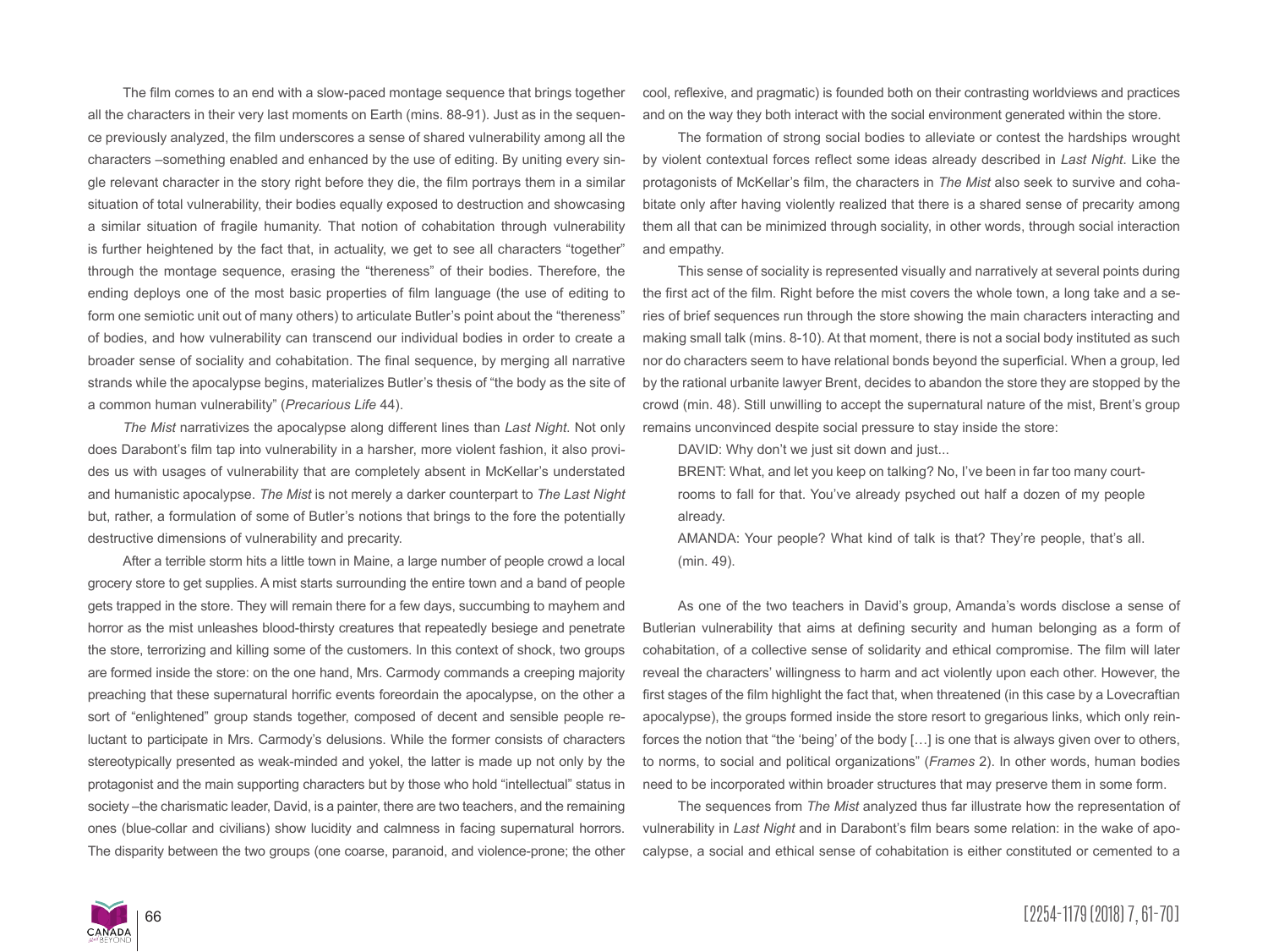greater extent. However, *The Mist* gradually introduces a number of discursive elements that set the film apart in comparison with its Canadian counterpart –these differentiating elements are all tied to the notion of grievability. Grievability does not operate in *Last Night*  but it is potently narrativized in *The Mist* as episodes of gruesome violence and social breakdown start to dominate the story.

Grievability does not just refer to the act of mourning over a loss but, rather, to the conditions that shape social reality so that a certain group of people is perceived as worthy of empathy, affection, and attachment. "[G]rievability is," therefore, "a presupposition for the life that matters" (Butler, *Frames* 14). Whether grievabilty is granted to a specific social body is determined by an array of cultural and political factors that render certain populations livable, visible and well-represented, while others can be largely marginalized, occluded, underrepresented, and thus, more easily disregarded or subjected to violence. "The differential distribution of grievability across populations" writes Butler, "has implications for why and when we feel politically consequential affective dispositions such as horror, guilt, righteous sadism, loss, and indifference" (*Frames* 24). The villain (the religious bigot Mrs. Carmody) taps precisely into this question. Butler comments "that affect is structured by interpretative schemes that we do not fully understand" (*Frames* 41). In the film, Mrs. Carmody produces interpretive schemes that do channel and regulate very visibly the social affects within the store.

Throughout the film, Mrs. Carmody lays out her Biblical reading of the events, announcing carnage and death. Incidentally, she is not attacked by the creatures when the store, just as she had foreseen, gets viciously raided by the monsters. Her linking of the supernatural events with an Armageddon-like process is, in the first instance, repudiated but it is gradually accepted and endorsed by certain people. After one particularly horrifying attack, one person at the store voices incipient support for Mrs. Carmody's hitherto deranged eschatological harangues: "She was right. She said that it would happen like this. She said that they would come at night. She told us someone would die" (min. 63). Mrs. Carmody ends up commanding the entire social body because she is the one character in the story that manipulates and reconfigures those "interpretative frames" that signify and project one specific social body as more disposable than others. She manages to convince almost all the people trapped in the store to kill one of the characters in a lynching-like fashion (min. 93). To put it in Gramscian terms, Mrs. Carmody is the only political operator who supplies the terrorized people of the supermarket with rationales and reada-

5 I am cursorily making reference to the Gramscian concepts of hegemony and common sense what? For going against the will of God! For going against his forbidden rules (see Gramsci 158-168, 175-184; and Salamini).

bility for the horrific events.<sup>5</sup> When she utilizes familiar Christian imageries and symbols to indoctrinate her fellow citizens, she is providing them with certainties and moorings through which they might make sense of their experiences and find grounding and orientation. In so doing, she is also projecting one section of the population (the group rallied behind the protagonist David) as non-grievable, as not entirely worthy of human recognition. In this respect, *The Mist* dramatically departs from *Last Night*. In McKellar's film, there is no questioning of whether certain characters or social groups are to be seen as unworthy of human recognition. In fact, the apocalypse in the Canadian film functions as an equalizing phenomenon that levels off all characters on the grounds of vulnerability. In *The Mist*, grievability does play a critical role: it is the discursive mechanism that enables forms of community-sanctioned aggression to be instituted and rationalized.

The way Mrs. Carmody acts upon reality so as to dehumanize the adversary is, nonetheless, underpinned by the notion of vulnerability. The figure of Mrs. Carmody helps us illustrate that "the discourse of vulnerability can support any version of politics" (Butler, Gambetti, and Sabsay 2). Vulnerability can be utilized as means of ensuring and preserving hegemonies of oppression; it can represent a strategic claim to naturalize and legitimize violence against groups or peoples who have been othered:

When vulnerability is projected onto another, it seems as if the first subject is fully divested of vulnerability, having expelled it externally onto the other. When vulnerability is owned as an exclusive predicate of one subject and invulnerability attributed to another, a different kind of disavowal takes place. Indeed, asymmetry and disavowal work together. Such strategies can work either way: "others" may be exposed to vulnerability as a way of shoring up power, but vulnerability can also be claimed by those who seek to rationalize the subjugation of minorities. (Butler, Gambetti, and Sabsay 4)

Mrs. Carmody epitomizes that reversal of vulnerability by making use of it so as to reinstate a form of violence against those characters opposed to her Old Testament reading of the apocalypse. In fact, her usage of vulnerability draws on certain rhetorical modes typical of the most extremist fringes of contemporary American conservatism. There are striking similarities between one of Mrs. Carmody's final speeches in the film and Moral Majority icon Jerry Falwell's comments two days after 9/11 when he blamed the terrorist attacks on sexual and civil liberties and women's reproductive rights:

MRS. CARMODY: Don't you know the truth? We are being punished. For

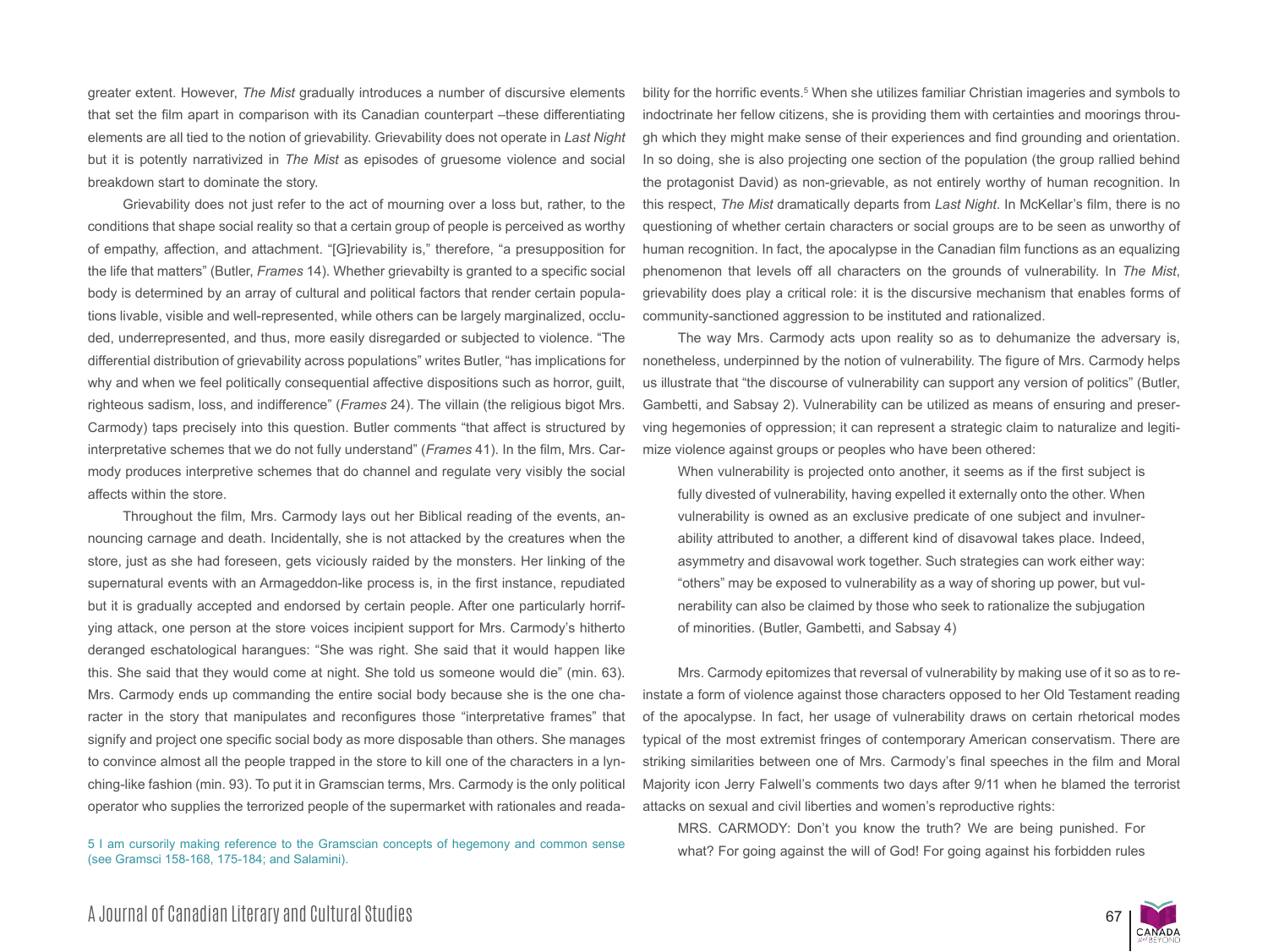of old! Walking on the moon! Yes! Yes! Or, or splitting his atoms! Amen! Or, or, or stem cells and abortions! And destroying the secrets of life that only God above has any right to! Amen! Amen! Yes, I know! It is true! And now we are being punished. The judgment is being brought down upon us. (min. 92)

#### Compare this to Falwell's argument:

Throwing God out of the public square, out of the schools, the abortionists have got to bear some burden for this because God will not be mocked and when we destroy forty million little innocent babies, we make God mad. I really believe that the pagans and the abortionists and the feminists and the gays and the lesbians who are actively trying to make that an alternative lifestyle, the ACLU [American Civil Liberties Union], People for the American Way, all of them who try to secularize America: I point the thing in their face and say you helped this [the 9/11 attacks] happen. (*The 700 Club)*

Both statements are similarly founded upon the assumption that fundamental values are being threatened by scientific and social change. But most importantly, both Mrs. Carmody's rhetoric and Falwell's famous post-9/11 rant express a sense of being under attack as well as a self-image of vulnerability. The two speeches endorse that there has been punishment and suffering wrought on the community because traditional values (religion, heterosexuality, women's role as mothers) have been eroded or destroyed.<sup>6</sup> Here we can observe vulnerability not being understood as an inherent characteristic of life itself, facilitating cohabitation, affective engagement, and moral cohesion. It is employed as a tool to dismantle the legitimacy of certain claims (be them cultural, sexual, or political).7

While the apocalypse does occur in *Last Night*, in the *The Mist* the world does not come to an end. However, Darabont's film ends with an extraordinarily somber and tragic sequence where David is forced to kill four of his peers (including his son) moments before the mist recedes and reveals that the monsters have been exterminated by the army. The climax of *The Mist* emphasizes the ethical breakdown that takes place when, within a community, social bodies coexist in asymmetrical levels of grievability and human worthiness. Unlike *Last Night*, where vulnerability is readily accepted, violence and death ultimately appear in *The Mist* because its characters understand social interaction as being based on the notion of "whose life is grievable and worth protecting and whose life is ungrievable, or marginally or episodically grievable and so, in that sense, already lost in part or in whole, and thus less worthy of protection and sustenance" (Butler, "Precarious Life" 148).

The two versions of the apocalypse that dominate both stories not only reveal two alternative conceptions of vulnerability, rather, two well-differentiated national backgrounds are also disclosed, influencing the way the two films portray and characterize the end of the world. While Darabont's story is informed by the most violent (both symbolic and material) lines of American culture, McKellar's explores the heterogeneity and lack of totalizing narratives typically associated with the Canadian identity.

Mrs. Carmody's speeches in *The Mist* draw on the rhetoric of Puritan and Protestant traditions and literatures. The "utopian orientation" of Americanism that often results in moralistic attitudes (Lipset 63) can be seen, albeit in a grotesquely exacerbated manner, in Mrs. Carmody's claims to cleanse and purify her community. Similarly, the messianic tone that permeates her message –whereby her actions are God-mandated and, thus, inherently legitimate– resembles the rhetoric of Manifest Destiny expansionism and its conception of the American nation as being tantamount to "Moses leading his people to what by divine fiat was already theirs" (Bercovitch xx). In many ways, Mrs. Carmody's discourse functions as the "sermon-narrative" of Puritan texts, which were meant to unify, depersonalize, and indoctrinate populations around a cohesive set of institutionalized norms sanctioned by the polity (Slotkin 66). Mrs. Carmody's discourse taps into violence-ridden mythologies of the American tradition as well as into cultural narratives related to the God-given nature of the American nation.

A different national construct is displayed in *Last Night.* As has already been noted*,*  McKellar's film features a set of characters that, for the most part, have accepted the apocalypse in an uncannily natural manner. Unlike *The Mist*, the thrust of the story is neither the construction of community nor the way utopianism and violence may erode the social fabric. Last Night explores a number of explicitly less monolithic cultural narratives.<sup>8</sup> The-



<sup>6</sup> Mrs. Carmody's radicalism resembles that of a variety of Christian groups and activists linked to conservatism since the 1980s, which have interpreted Biblical imagery in the same apocalyptic and violent fashion. These religious groups have become active political actors in the United States over the past four decades (Heineman) whereas Canadian political culture is not nearly as influenced by these forms of religious activism.

<sup>7</sup> In this sense, vulnerability plays an important role in shaping central categories of political discourse. As post-Marxist political theorists have argued, key notions such as liberty, equality, democracy or justice can be subject to profound political resignifications (Laclau and Mouffe 174). In the same way vulnerability can be mobilized in order to question normative structures of power or to strengthen a politics of moral divisiveness and marginalization (Bracke 52-65).

<sup>8</sup> Here it is worth mentioning another Canadian film, *Pontypool* (Bruce McDonald, 2009). Like *Last Night*, it is a film which approaches and explores sci-fi and/or horror tropes (in this case the zombie infection) by neglecting or largely reusing the conventions of the genre.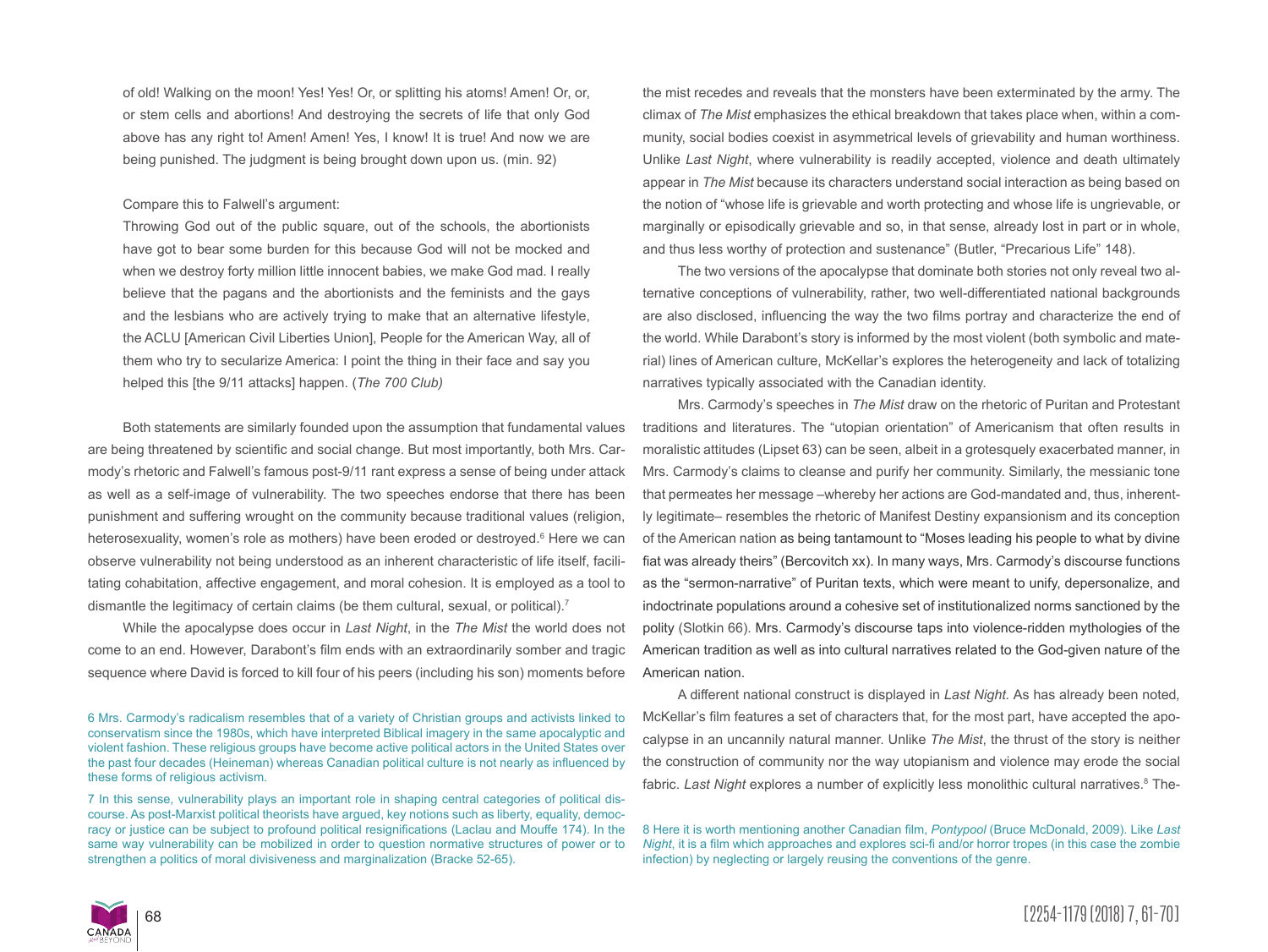se could be summarized in the understanding of the Canadian identity as "an obstinate challenge to Manifest Destiny" (Keith 15). Throughout the film there is no overarching line of discourse attempting to violently merge all characters into one identitary strand. When compared to *The Mist*, *Last Night* represents the extent to which "Canada is a nation that has resisted the more American model of unification" (Hutcheon 28). This is inscribed right down to the very last gesture and detail in each aspect of the film: an extremely diverse host of characters, a mosaic-like narrative structure, a refusal to prototypically depict the apocalypse as mere mayhem and chaos, and an overall sense of narrative and thematic heterogeneity that makes it impossible to categorize the film along typical genre lines or filmic categories. In some ways *Last Night* narrativizes what in the context of Canadian literary postmodernisms was once defined as "the total ambiguity that is so essentially Canadian" (Kroetsch and Bessai 208).

What this paper has sought to address is how the notions of vulnerability and grievability may engender interpretative mechanisms and reading practices that map out films and their imaginaries in a different light. The apocalyptical film is a subgenre that facilitates a type of analysis focused on material destruction and enhanced bodily fragility –two thematic concerns that lend themselves to examination through Butler's reflection on affective and ethical frames. Thus, apocalyptical film serves as one particularly appropriate format for interrogating how the formation of ethical ties (or lack thereof) among social groups may be conceived as struggles for human recognition, for being acknowledged as a subject worthy of empathy. In this sense, *Last Night* and *The Mist* offer two highly contrasting models in terms of the production of vulnerability and grievability. Through the critical framework supplied by Butler's *Frames of War*, *Precarious Life*, and "Precarious Life, Vulnerability, and the Ethics of Cohabitation", both films reveal a conflicting array of ethical disclosures and political worldviews, as well as two antagonistic formulations of national identity. Ultimately, what both films show is that the horrors and uncertainties unleashed by the apocalypse can be assessed thematically, morally, and politically by taking into account whether or not the vulnerable condition of human life is understood as the key value for cohabitation and living as a community.

#### Works Cited

*The 700 Club with Pat Robertson*. Christian Broadcasting Network. Virginia. September 13, 2001. Television.

Bercovitch, Sacvan. *The Puritan Origins of the American Self*. New Haven: Yale University Press, 2011.

Blake, Linnie. *The Wounds of Nations: Horror Cinema, Historical Trauma and National Identity*. Manchester: Manchester University Press, 2009. Bracke, Sarah. "Vulnerability and Resistance in Times of Resilience." *Vulnerability in Resistance*. Eds. Judit Butler, Zeynep Gambetti, and Leticia Sabsay. Durham: Duke University Press, 2016. 52-75.

Butler, Judith. *Frames of War: When is Life Grievable?* New York: Verso, 2010.

- –. *Precarious Life: The Powers of Mourning and Violence*. New York: Verso. 2004.
- –. "Precarious Life, Vulnerability, and the Ethics of Cohabitation." *The Journal of Speculative Philosophy* 26.2 (2012): 134-151.
- Butler, Judith, Zeynep Gambetti, and Leticia Sabsay. "Introduction." *Vulnerability in Resistance*. Eds. Judith Butler, Zeynep Gambetti, and Leticia Sabsay. Durham: Duke University Press, 2016. 1-11.

Gramsci, Antonio. *Selections from the Prison Notebooks of Antonio Gramsci*. Eds. & Trans. Quentin Hoare and Geoffrey Nowell Smith. London: Lawrence and Wishart, 1991. Hall, Stuart. "The Question of Cultural Identity." *Modernity and its Futures*. Eds. Stuart Hall, David Held, and Tony McGrew. Oxford: Polity Press, 1992. 273-326. Heineman, Kenneth J. *God is a Conservative: Religion, Politics, and Morality in Contemporary America*. New York: New York University Press, 1998. Hutcheon, Linda. "The Canadian Postmodern: Fiction in English Since 1960." *Studies in Canadian Literature: Introduction and Critical Essays*. Ed. Arnold E. Davidson. New York: MLA, 1990. 18-33.

Keith, W.J. "Third World America: Some Preliminary Considerations." *Studies in Canadian Literature: Introduction and Critical Essays*. Ed. Arnold E. Davidson. New York: MLA, 1990. 5-17.

Krewani, Angela, and Karen A. Ritzenhoff. "Introduction." *The Apocalypse in Film: Dystopias, Disasters, and Other Visions about the End of the World*. Eds. Karen A. Rit-

zenhoff and Angela Krewani. London: Rowman & Littlefield Publishers, 2015. xi-xxii. Kroestch, Robert, and Diane Bessai. "Death is a Happy Ending: A Dialogue in Thirteen Parts". *Figures in the Ground: Canadian Essays on Modern Literature Collected in Honour* 

*of Sheila Watson.* Eds. Diane Bessai and David Jackel. Saskatoon: Western Producer Prairie Books, 1978. 206-215.

Laclau, Ernesto, and Chantal Mouffe. *Hegemony and Socialist Strategy: Towards a Radical Democratic Politics*. New York: Verso, 1985.

*Last Night*. Dir. Don McKellar. Lions Gate Film, 1998. DVD.

Lipset, Seymour Martin. *American Exceptionalism: A Double-Edged Sword.* New